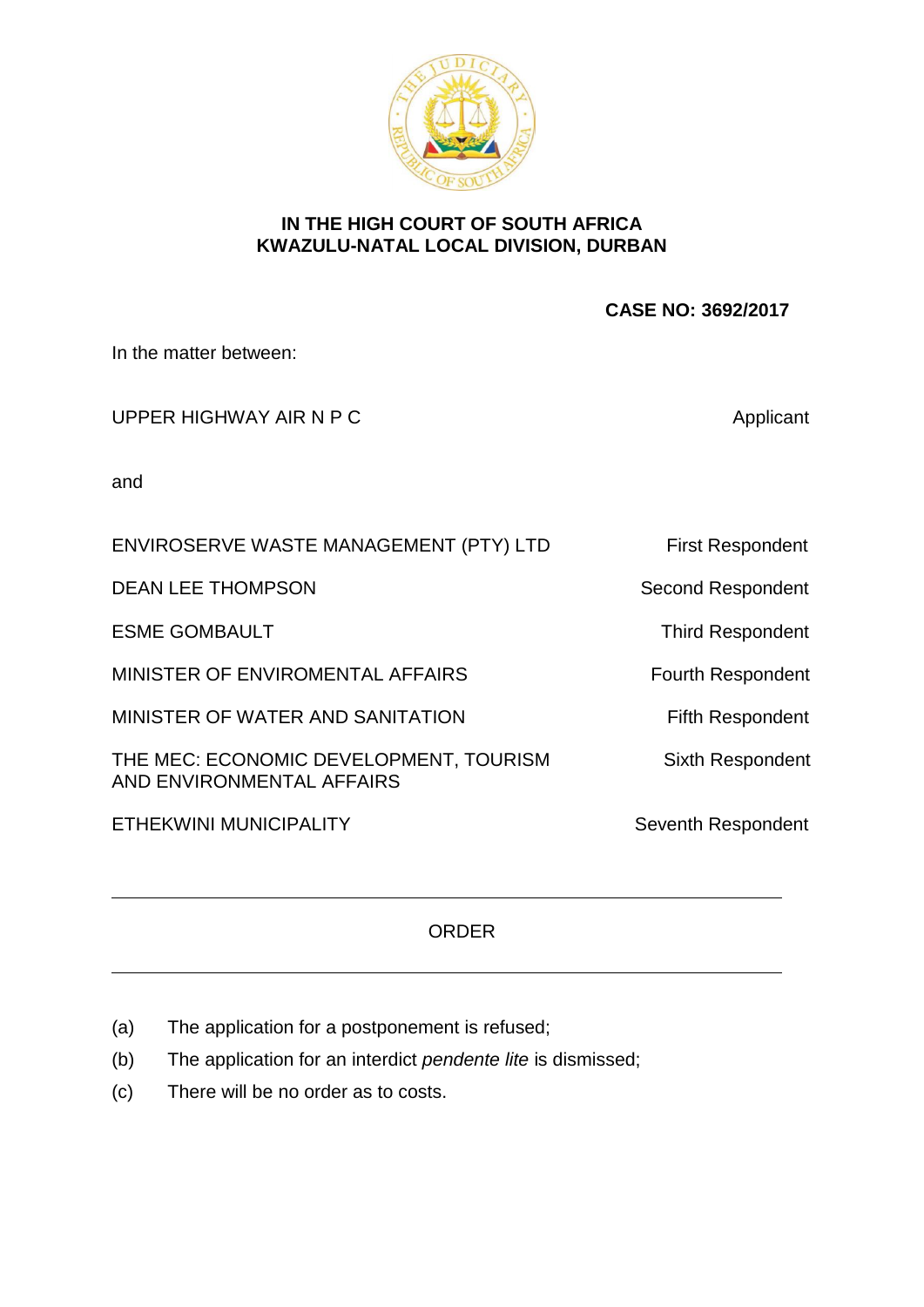## **Ploos van Amstel J**

[1] This matter concerns the Shongweni landfill site, which has over the last two years or so been the subject of many complaints from members of the community regarding offensive odours and harmful gases which are said to have affected the health of many people, including young children. Many reports have been prepared by scientists and experts in the waste management industry as to the cause of the problem and the steps that need to be taken to deal with it. As it turned out there was no quick solution. Various steps have been taken to remedy the situation and the Department of Environmental Affairs has played an active role. Central to the dispute before me is whether the matter should be left to be dealt with by the Department, which is the statutory regulatory authority, or whether intervention by the court is required.

[2] The applicant is the Upper Highway Air N P C, a company not for profit. The first respondent is Enviroserv Waste Management (Pty) Ltd (Enviroserv), which is the operator of the site; the second respondent is Mr Dean Thompson, the managing director of Enviroserv and the Group Chief Executive Officer of the Enviroserv Group; the third respondent is Ms Esme Gombault, a technical director of Enviroserv; the fourth respondent is the Minister of Environmental Affairs (the Minister); the fifth respondent is the Minister of Water and Sanitation; the sixth respondent is the M E C: Economic Development, Tourism and Environmental Affairs: KwaZulu-Natal; and the seventh respondent is the Ethekwini Municipality.

[3] Waste management in this country is regulated by, inter alia, the National Environmental Management: Waste Act 59 of 2008 ('the Act'). One of the objects of the Act is to give effect to section 24 of the Constitution in order to secure an environment that is not harmful to health and well-being. It also seeks to provide reasonable measures for, inter alia, avoiding and minimising the generation of waste;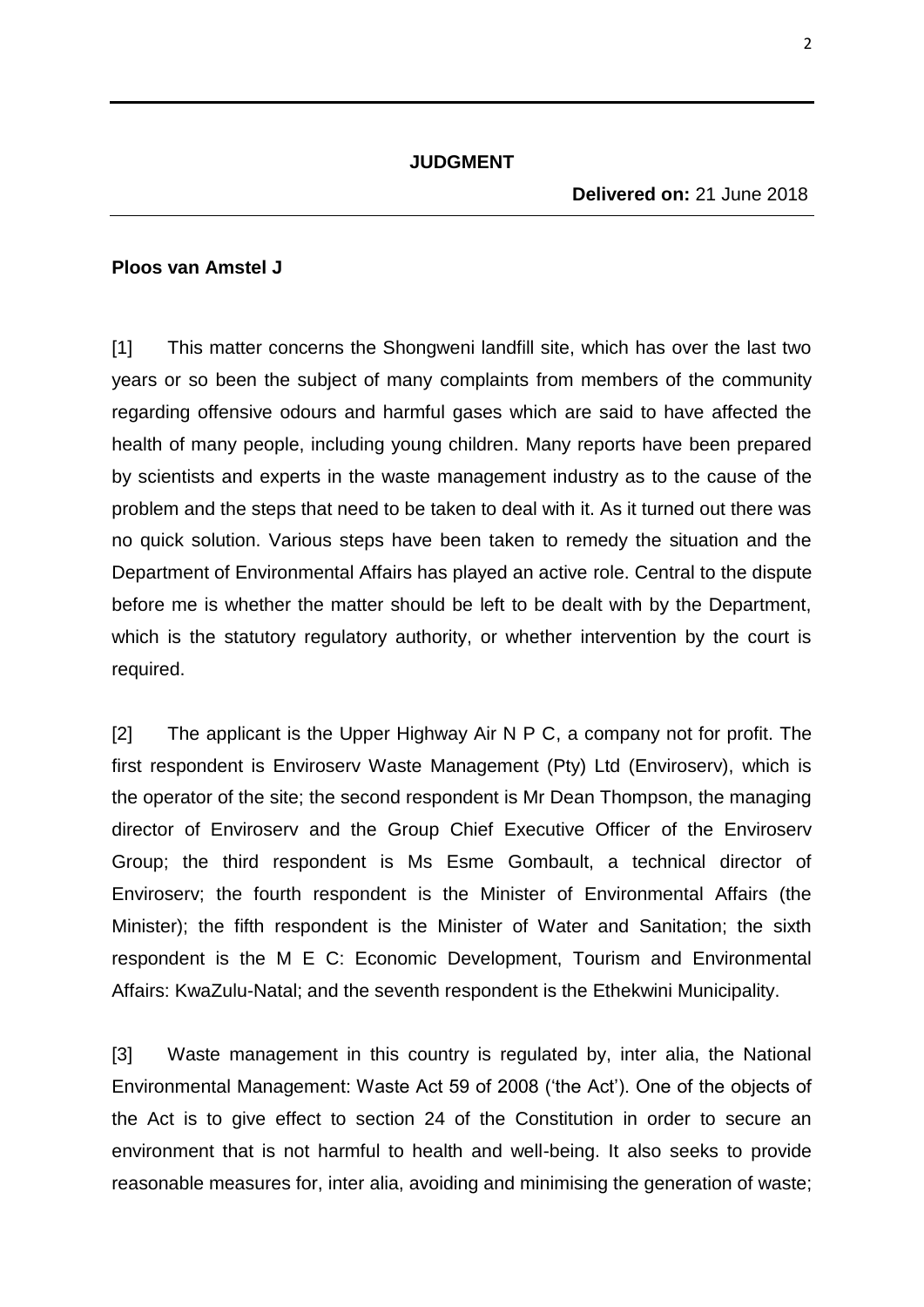treating and safely disposing of waste as a last resort; preventing pollution and ecological degradation and achieving integrated waste management reporting and planning.<sup>1</sup>

[4] In terms of the Act the Minister is required to establish a national waste management strategy for achieving the objects of the Act; to set national norms and standards for the classification of waste, planning for and provision of waste management services and storage, treatment and disposal of waste, including the planning and operation of waste treatment and waste disposal facilities. The Minister is also the licensing authority in respect of waste management activities at a facility at which hazardous waste is to be stored, treated or disposed of.<sup>2</sup>

[5] The Minister is required to review waste management licences; $3$  she may vary the licence:<sup>4</sup> and she may revoke or suspend a licence if she is of the opinion that the licence holder has contravened a provision of the Act or a condition of the licence and such contravention may have, or is having, a significant effect on health or the environment.<sup>5</sup>

[6] Enviroserv has been the holder of a waste management licence in respect of the Shongweni landfill site for many years. Its current licence was issued on 8 April 2014. The activities permitted by the licence are listed under two categories. Category A refers to the storage of general waste, hazardous waste and waste tyres. Category B refers to the reuse, recycling, treatment and disposal of hazardous waste and the disposal of general waste.

[7] The conditions of the licence include the following: the activities shall be managed and operated in accordance with a documented Environmental Management System that identifies and minimises the risk of pollution, and in accordance with any written instruction by the Director; the classification, acceptance and disposal criteria as listed in the latest edition of the document 'Minimum Requirements for Handling, Classification and Disposal of Hazardous Waste, Waste

1

<sup>2</sup> Section 43

<sup>4</sup> Section 54

<sup>&</sup>lt;sup>1</sup> Section 2

<sup>&</sup>lt;sup>3</sup> Section 53

<sup>5</sup> Section 56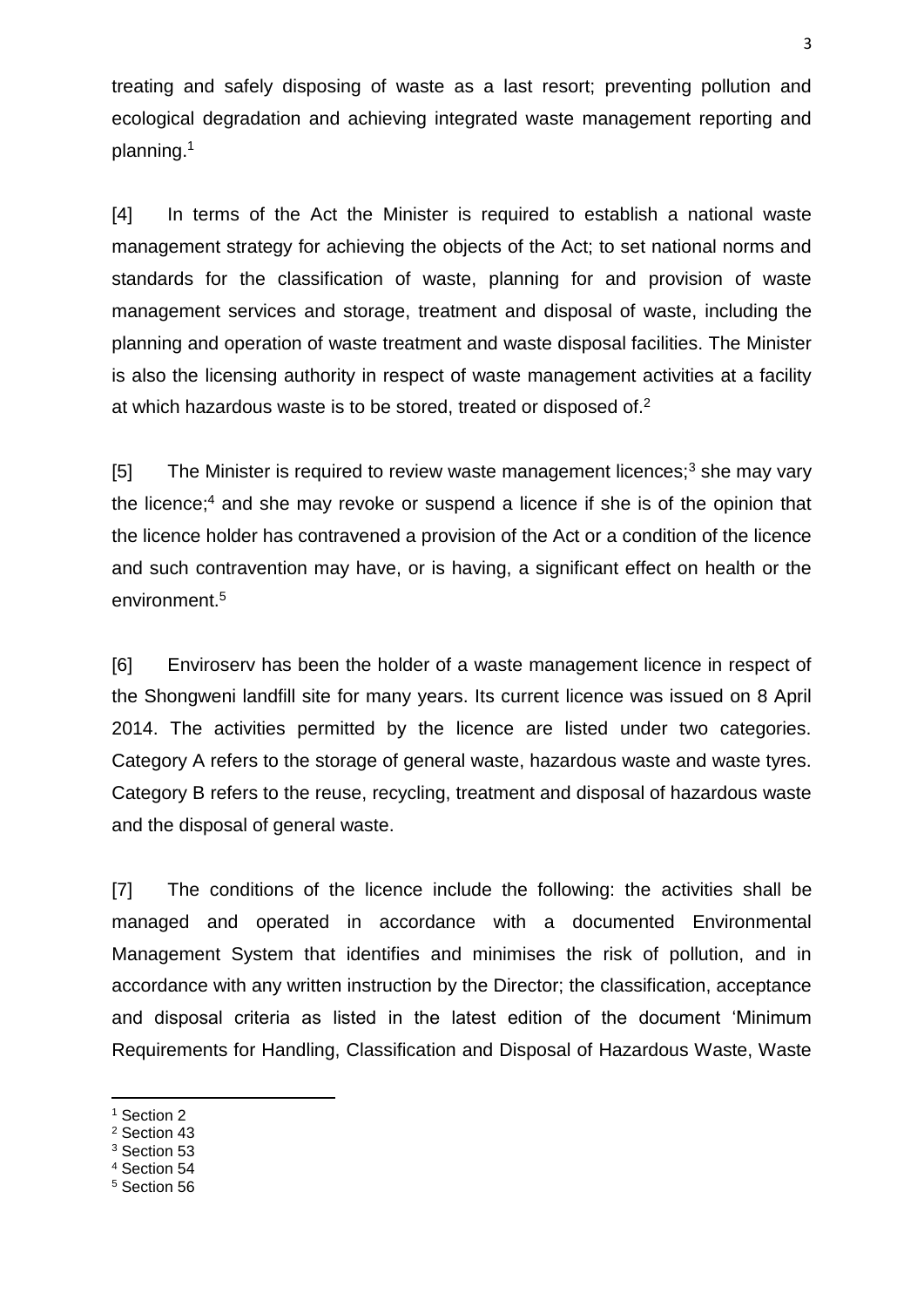Management Series, Department of Water Affairs and Forestry 'or its successor must be conformed to; the leachate must not impact on a water resource or on any other person's water use, property or land and must not be detrimental to the health and safety of the public and the environment in the vicinity of the activity; the licence holder must ensure that the impact of odour from emissions from the site is minimised; the licence holder must prevent the occurrence of nuisance conditions or health hazards; if, in the opinion of the Director, environmental pollution, nuisances or health risks may be occurring or is occurring on the site, the licence holder must initiate an investigation into the cause of the problem or suspected problem; and should the investigation reveal any unacceptable levels of pollution, the licence holder must submit mitigation measures to the satisfaction of the Director.

[8] During 2016 members of the community started complaining about offensive odours which they said emanated from the site and impacted on the health of people. The complaints related in the main to breathing problems, asthma and itchy eyes and noses. Enviroserv's group technical director, Ms Gombault, says whereas Enviroserv received an average of one complaint per month in the years up to the end of 2015, an increase in complaints was noted during about April/May 2016 and since August 2016 many thousands of complaints have been recorded.

[9] On 21 October 2016 the Department of Environmental Affairs issued a compliance notice to Enviroserv in terms of section 31L of the National Environmental Management Act 107 of 1998 (NEMA) in respect of the Shongweni site. In terms of the notice Enviroserv was instructed to cease with the disposal of all type one waste at the site; ensure that all type one waste be routed to alternative sites; treat all waste that may be disposed of at the site by increasing the pH of the waste; ensure that all leachate and contaminated storm water is removed and disposed of at a suitable facility; contract a suitably qualified health practitioner to conduct an appropriate scientific study focusing on the impacts or possible impacts on health and well-being associated with the operation of the site; submit for approval to the Department a detailed Landfill Gas Management Plan which had to include clearly defined measures for the safe and lawful extraction, recovery, re-use and/or disposal or destruction of landfill gas; submit for approval to the Department a detailed Odour Management Plan which had to include clearly defined mitigation measures and identify abatement technology to be installed/used; contract the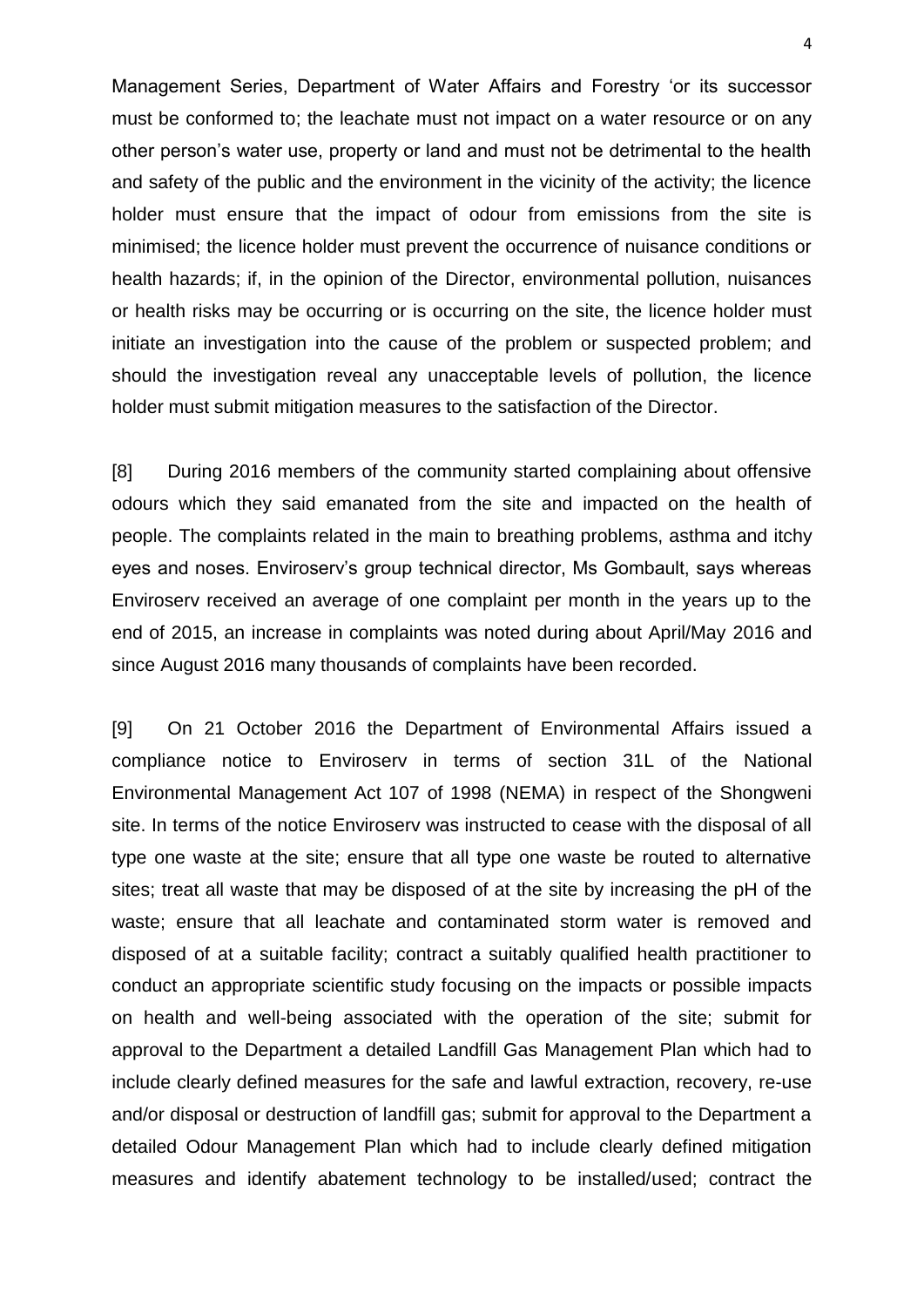services of suitably qualified specialists to conduct a technical assessment of the site with a view of establishing the root cause of the odours generated from the site. The technical assessment had to include the impacts of the current co-disposal ratio; hydraulic loading capacity; leachate generation and storage capacity; effectiveness of the leachate treatment plant; options for effective waste and leachate treatment in order to reduce the generation of hydrogen sulphide as well as sulphur reducing bacteria; effectiveness of current landfill gas production and treatment measures; recommendations for improvement and timeframes for the implementation of recommendation measures. In addition Enviroserv had to submit regular progress reports to the Department.

[10] There was initially a dispute with regard to the nature, source and cause of the offensive odours. The applicant contended that the odours came from the Shongweni site. It produced expert evidence to the effect that the disposal of waste by Enviroserv resulted in high sulphate containing waste and an elevated landfill temperature, which prevented the waste body from entering a methanogenic state and the production of desirable methanogenic bacteria. Instead it caused a proliferation of sulphur reducing bacteria, creating high hydrogen sulphide levels and other compounds.

[11] Enviroserv says the management of hazardous landfill sites is a complicated science. It maintains that before November 2015 the waste body must have been in a methanogenic state, otherwise odour would have occurred soon after Valley 2 started receiving waste in 2010. Malodour was first detected in November 2015. It contended that the pH change brought about by the new Waste Regulations in 2013 reverted the waste to a predominantly acetogenic state. This, together with the associated proliferation of sulphur reducing bacteria, was said to be primarily the cause of the malodour.

[12] By April 2017 the Department decided that insufficient progress had been made and it suspended Enviroserv's licence in respect of the site. In the letter of suspension Mr Mark Gordon, the Deputy Director-General: Chemicals and Waste Management of the Department of Environmental Affairs, recorded that a technical assessment had shown that the site was the source of elevated levels of hydrogen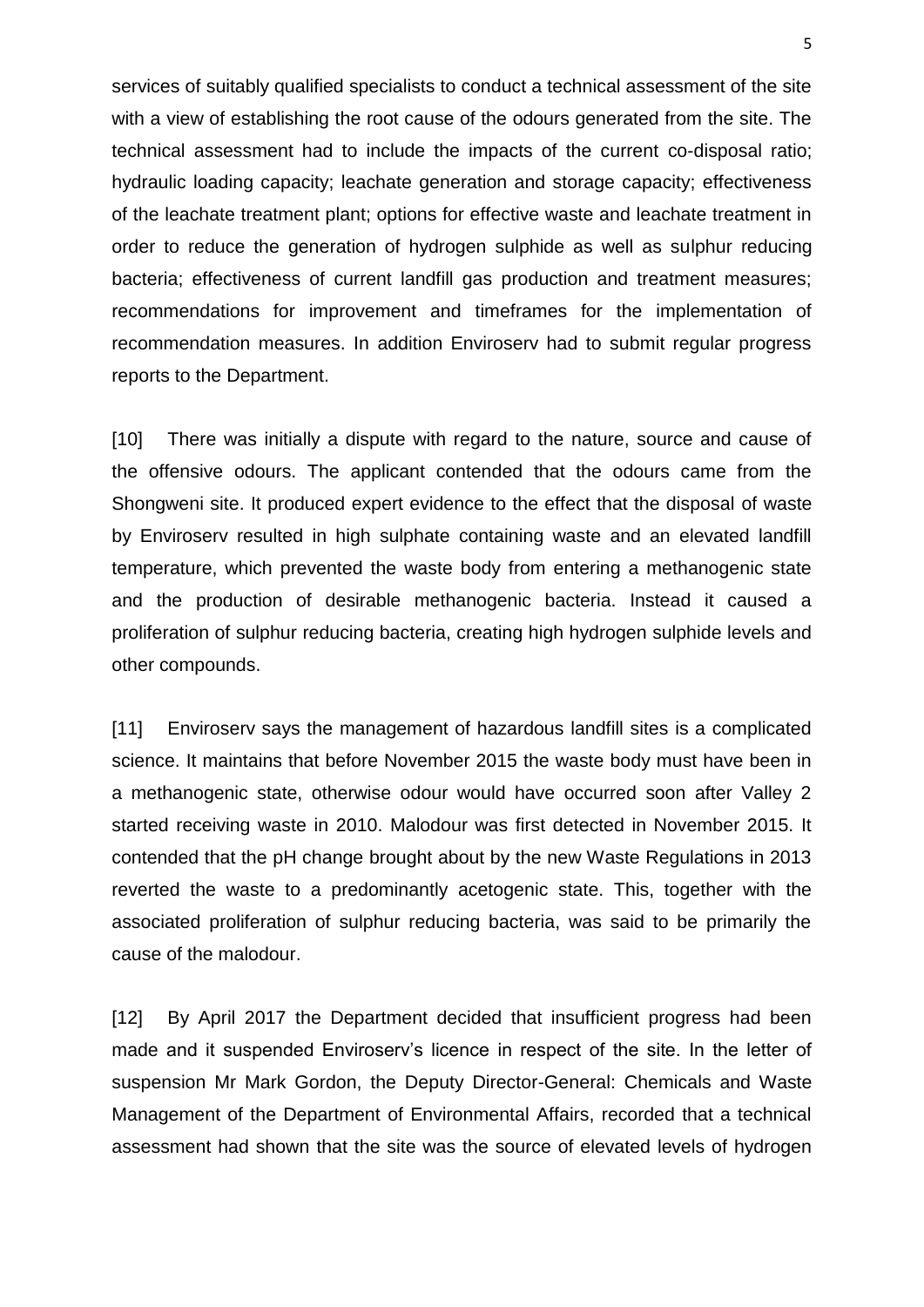sulphide, and that in spite of steps taken by Enviroserv the Department did not believe that the ambient concentration of hydrogen sulphide had been reduced.

[13] The conditions of the suspension included the following: the acceptance, treatment and disposal of all waste at the site had to cease; the permeate from the leachate treatment plant could not be disposed of onto the waste site; Enviroserv had to implement best practical environmental options in dealing with odours and gas emanating from the site; Enviroserv had to prevent the occurrence of nuisance conditions, including malodours or health hazards, and had to comply fully with the compliance notice of 21 October 2016.

[14] At about the same time, on 3 April 2017, the applicant instituted an action against Enviroserv in the High Court. The relief claimed is an interdict restraining Enviroserv from conducting any waste management activities on the site except those necessary for the mitigation and remediation of the problem; orders directing it to comply with the conditions of its licence and statutory obligations; and an order directing it to account in respect of the advantages received by it as a consequence of its alleged unlawful behaviour on the site.

[15] Shortly thereafter, on 13 April 2017, it launched an application in which it sought an interdict, pending the outcome of the action, restraining Enviroserv from receiving, treating and disposing of waste at the site, including the disposal of leachate into the waste body. In the alternative the interdict was sought pending the outcome of an appeal by Enviroserv against the suspension of its licence.

[16] The application came before Kruger J on 26 April 2017. He gave directions with regard to the filing of affidavits, adjourned the application and granted an interim interdict, pending the finalisation of the matter, restraining Enviroserv from receiving, treating and disposing of any waste at the Shongweni site, including the disposal of leachate into the waste body known as Valley 2. The interim interdict was sought because Envirosery's appeal would have suspended the suspension of its licence.<sup>6</sup>

**.** 

<sup>6</sup> Section 43 (7) of the National Environmental Management Act 107 of 1998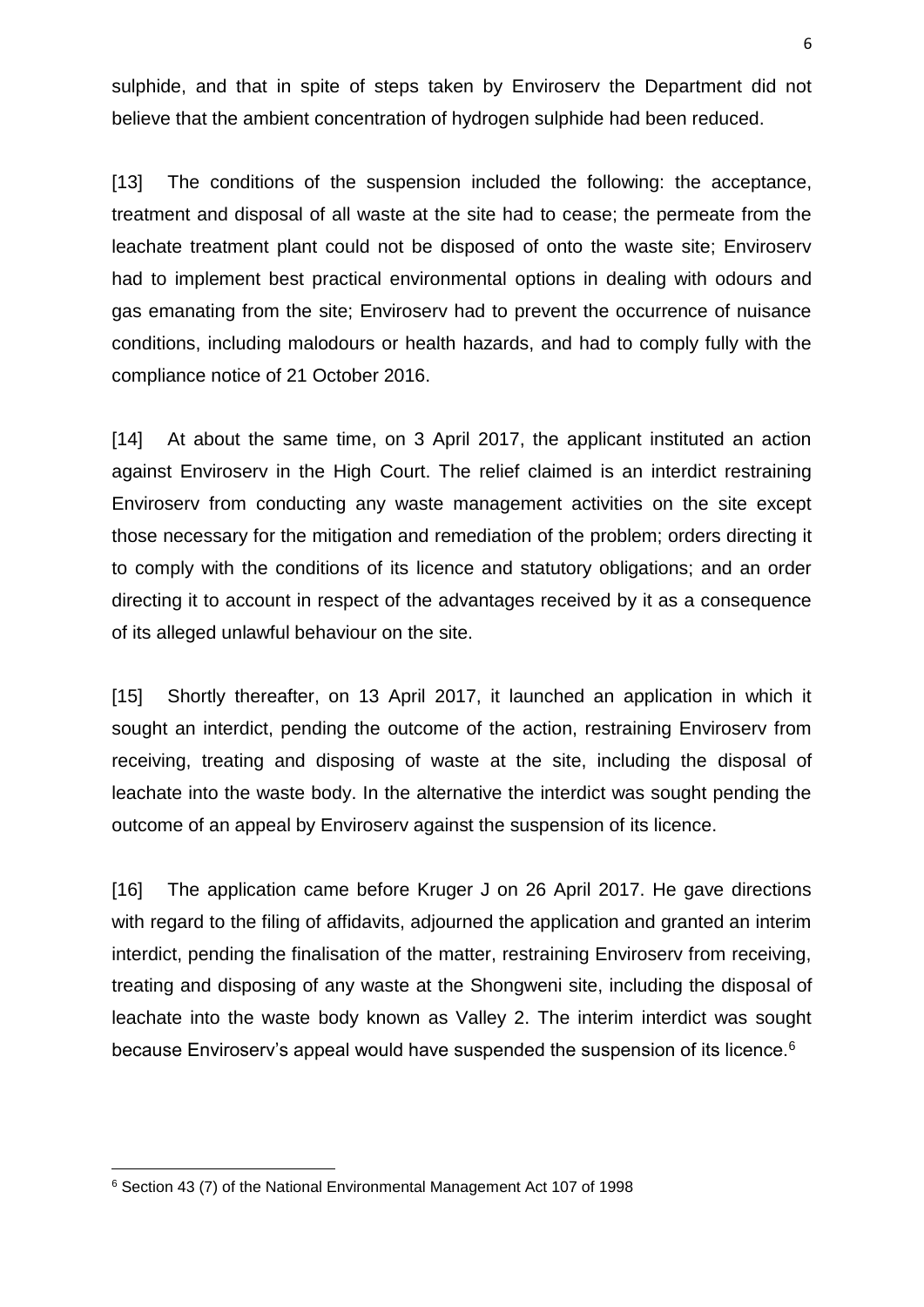[17] Enviroserv appealed to the Minister against the suspension of its licence. It later pared the appeal down and limited it to some of the conditions of the suspension. The appeal was upheld on 9 December 2017. In summary, the result was that the suspension of the licence remained in place but the conditions were varied in the following respects: the acceptance, treatment and disposal of solid waste that is inorganic and does not contain sulphur may be accepted at the site for a period of six months; on demonstration of containment of odours that are likely to be a nuisance, the Minister will review acceptance of further waste streams; the brine from the leachate treatment plant can be disposed of onto the working face provided it is micro-encapsulated; the waste body must be monitored to determine if the three identified hydrogen sulphide hotspots have been mitigated; continuous monitoring of the waste body must take place to ensure that further hotspots do not develop; all necessary mitigation measures to control this must be implemented and should any new hotspots be identified, the Minister and all relevant sections of the Department must be notified within twenty-four hours; no leachate is to be recirculated into the waste body; no contaminated storm water is to be recirculated into the waste body unless as a last resort and only if microencapsulated; extensive reporting to the Minister and relevant sections in the Department must be done on a monthly basis; Enviroserv must continue to monitor the odours and gases emanating from the site; Enviroserv must implement best practical environmental options in dealing with odours and gas emanating from the site to prevent an increase of noxious and nuisance odours in the area; Enviroserv must detail how the extraction and treatment of the gases generated from the site are going to be dealt with; Enviroserv must report on the quantity and quality of gas being produced as it is an indicator of the bacterial activity and the landfill as a whole; Enviroserv must prevent the occurrence of nuisance conditions, including malodours or health hazards; Enviroserv must investigate the repositioning of the real-time monitors closer to the site to focus on any emissions leaving the site in the various directions; a report in this regard must be submitted to the Minister and relevant sections of the Department within one month of the commencement of operations at the site; all complaints relating to the site must continue to be documented and submitted to the Minister and relevant sections of the Department on a bi-weekly basis; the reporting must overlay the wind direction, wind speed, complaints, levels of hydrogen sulphide and mercaptons leaving the site.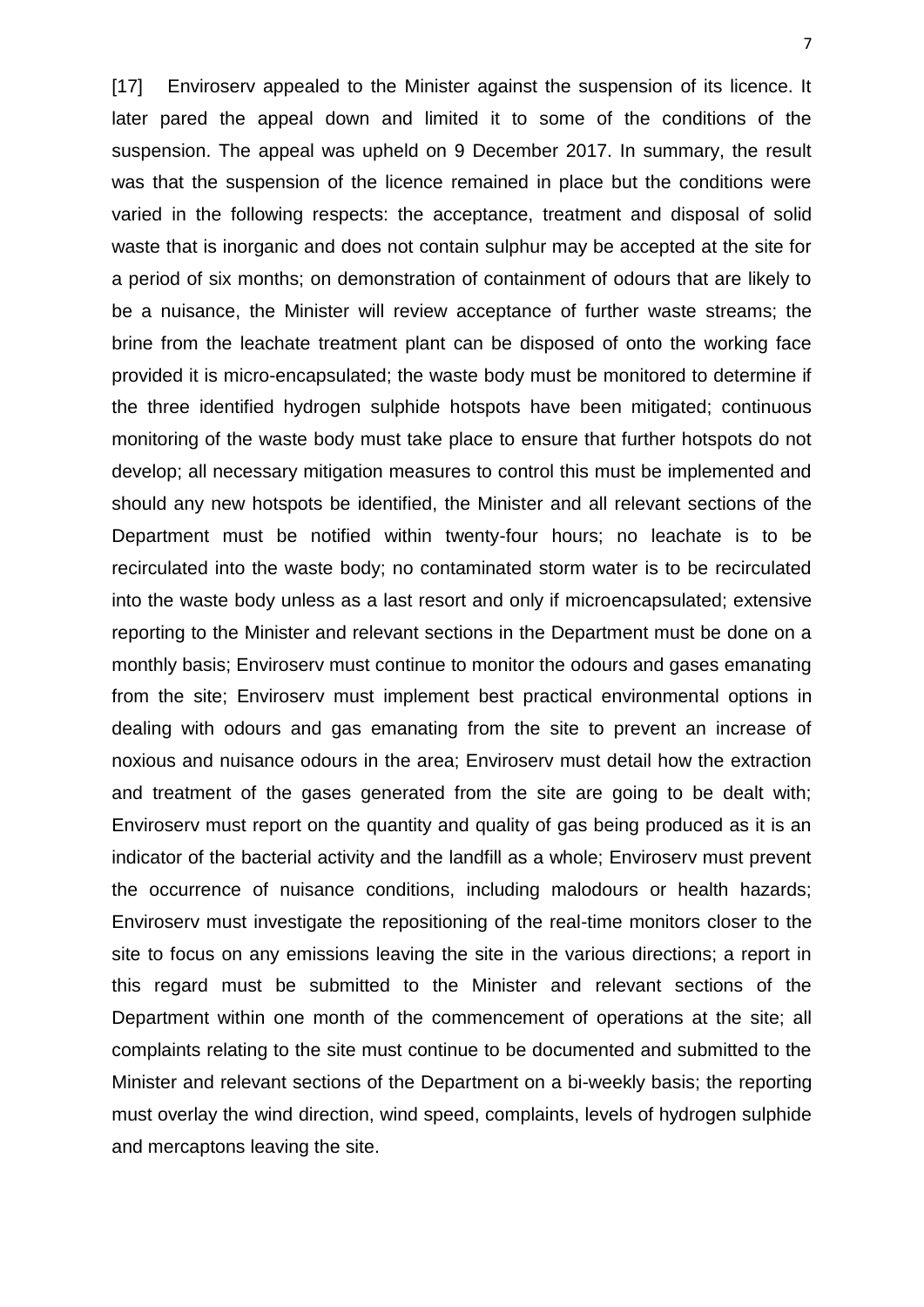[18] The applicant was not satisfied with the Minister's decision in the appeal and brought review proceedings in this court, which were later extended so as to include a claim for a mandamus. The applicant contends that the application for the interdict should be heard together with the review, and that I should postpone it for that purpose. Enviroserv contends that the application should be finalised and that it should be dismissed. In that event the interim interdict will cease to operate.

[19] The applicant brought a substantive application for a postponement of the matter on 10 May 2018, by way of urgency. That application took on a life of its own and comprises of several hundred pages. After representations from counsel for the parties I ruled that the application for a postponement should be argued together with the main application for an interdict pendente lite.

[20] The basis on which the applicant contends that the application should be heard together with the review is primarily that a decision against it in the present matter may render the review academic, or may prejudice it in its case. There is no substance in this point. The interdict is sought pending the outcome of the review or the trial action and whether or not it should be granted must be decided on the papers before me. The requirements for an interdict *pendente lite* are plainly different from those that apply to a review of administrative action. My approach to the evidence before me in the present matter will be irrelevant in the review proceedings. I do not see how the outcome of the application before me can affect the outcome of the review proceedings, and I see no prejudice to the applicant if the application for an interdict is dealt with now.

[21] In the light of the interim interdict granted on 26 April 2017 Enviroserv has been unable to act in accordance with the relaxation of the conditions of the suspension of its licence. That interdict was granted pending the finalisation of the application before me. That is its only relevance. At the commencement of the hearing counsel for the applicant applied for an amendment to the order sought in the notice of motion, which was not opposed. The question before me is now whether I should grant an interdict in the terms provided for in the notice of motion, pending the outcome of the action, alternatively the outcome of the review/mandamus application, whichever is the earlier.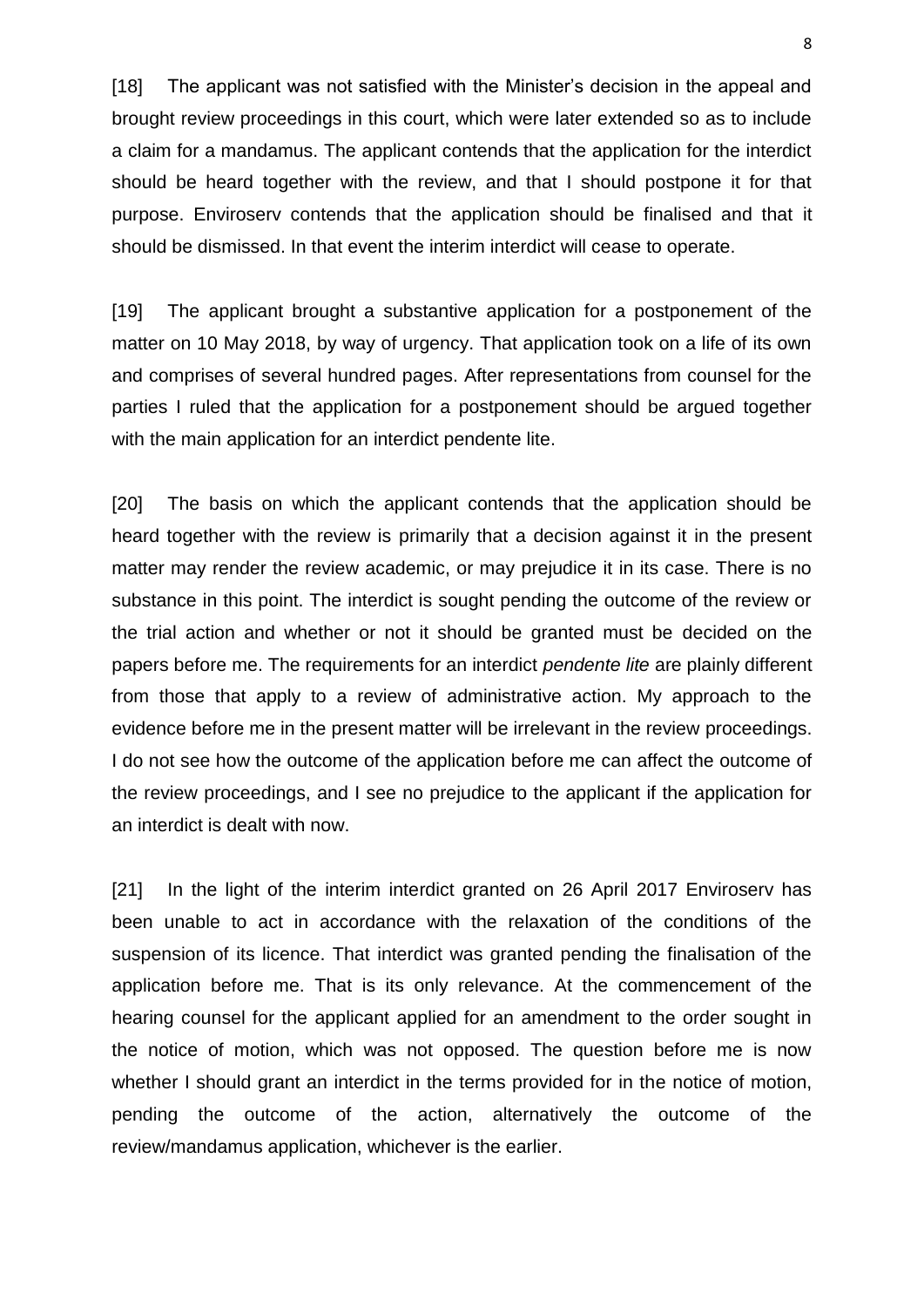[22] I turn to consider whether there should be an interdict *pendente lite*. The dispute about the cause of the odours has become less important in the application before me. The focus has now shifted to remedial measures and ensuring that there is no recurrence of the problem.

[23] The summons in the action was issued on 3 April 2017. An exception to the particulars of claim has been argued and the judgment is awaited. That is as far as the matter has progressed. I think it is plain from all the expert reports, the differences of opinion and the factual disputes in the papers before me, that the trial is likely to be lengthy. Once the pleadings are closed and the matter is certified ready for trial, after compliance with the pre-trial procedures, the matter will have to take its place on the trial roll. I doubt that the trial will commence before the year 2020.

[24] The applicant however, in terms of the amended order prayed, also seeks the interdict pending the outcome of the application for a review or mandamus.

[25] Envirosery contends that whether or not the interdict is granted will be irrelevant to the outcome and effect of the review, the mandamus and the action. The applicant is either entitled to the relief which it seeks in those matters, or it is not. Whether or not the interim interdict was in place *pendente lite* will be immaterial. It contends that the applicant's prospects of success in the action are poor and that the legal obstacles in its way are significant. It also contends that the applicant's prospects in the application for a review and mandamus are poor.

[26] In the action the interdict sought is to restrain Envirosery from conducting any waste management activities pursuant to its licence, other than those activities necessary for the mitigation and remediation of the problem and 'as may be further directed' by the Minister. This is what Enviroserve says it is entitled to do pursuant to the relaxation of the conditions of suspension. Further, in the action the interdict is only sought if at the time of the trial the nuisance is still continuing. One would like to think that this will be unlikely by the time the trial is heard.

[27] That brings me to the balance of convenience. The review proceedings are not likely to be finalised for several months. The interdict *pendente lite* is sought pending the finalisation of the review or the action, whichever is earlier. It will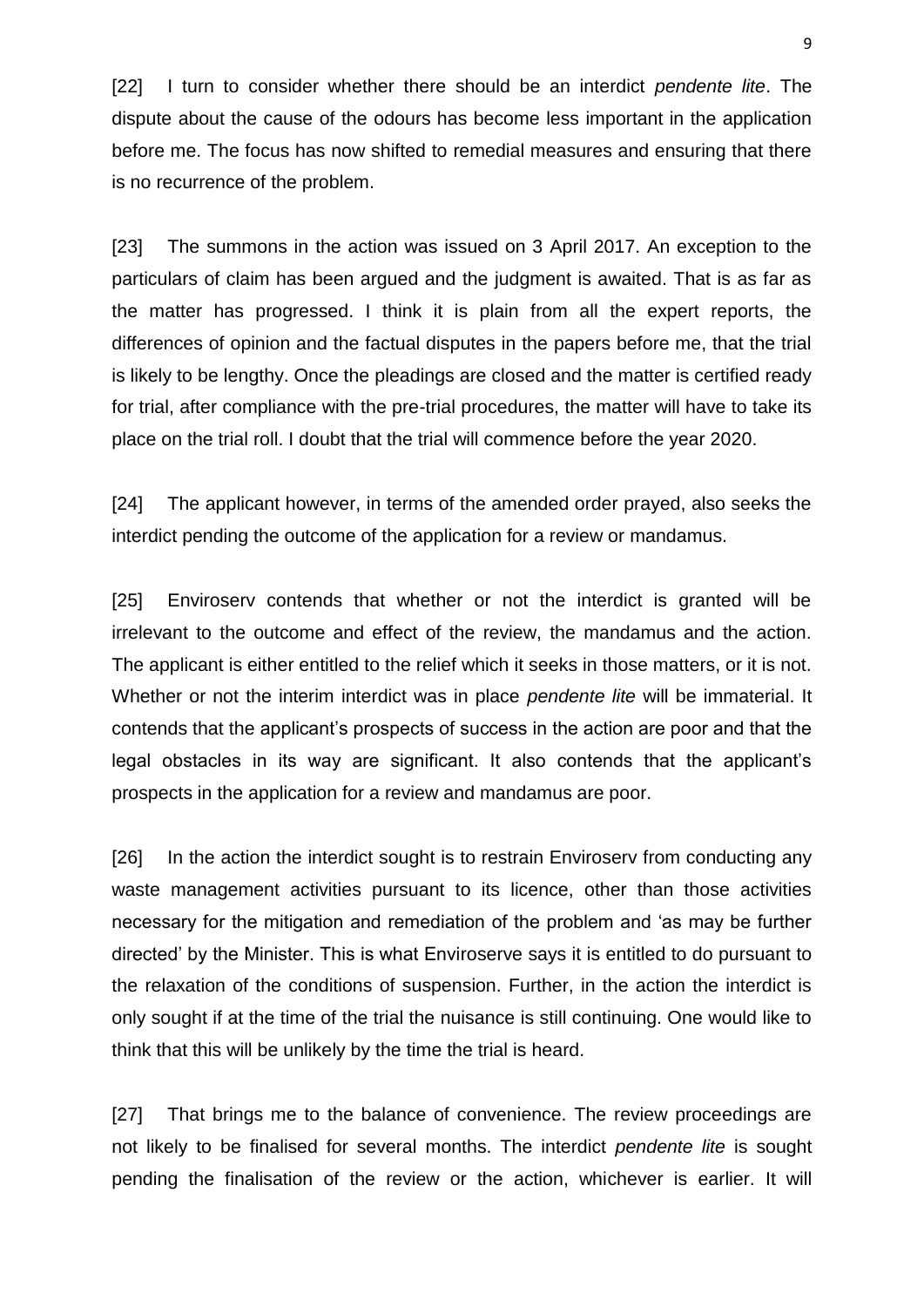therefore lapse when the review is finalised, regardless of the outcome. If the review succeeds on the terms sought by the applicant the Minister's decision will be substituted by one dismissing the appeal. There will then be no need for an interdict. And if the appeal is referred back to the Minister, she will have the power to direct that the suspension of the licence not be suspended pending the appeal.<sup>7</sup>

[28] If the review fails, the Minister's decision will stand. It is not contended that there should then be an interdict. The court should not usurp the Minister's functions if she is held to have made a lawful and rational decision.

[29] It is important for the community to understand that the Minister has not reinstated Enviroserv's waste management licence in respect of the site. She varied the conditions of suspension so as to allow the introduction of solid waste that is inorganic and contains no sulphur, subject to extensive monitoring, reporting and supervision. The Department of Environmental Affairs is a specialist regulator with access to scientists and other experts, and has the regulatory powers provided for in the Act. The Minister has the power under the Act to vary or suspend or revoke the licence, and the applicant is free at any time to make representations to the Minister in this regard.

[30] The position seems to be that it will take time to get the site back to normal, whether or not it is shut down. The debate as to the efficacy of different remedial actions will probably continue, but this is a matter for the Department and not for the court. See, by way of comparison, *Hichange Investments (Pty) Ltd v Cape Produce Co (Pty) Ltd*<sup>8</sup> , where Leach J said the following:

'The causes and consequences of pollution are, by their very nature, matters of science, as are the steps which can be taken to combat it and to prevent it occurring. Pollution is therefore a complex, technical and scientific issue, which raises questions that can only be answered properly with insight into detailed scientific knowledge and information. It is presumably for this reason that certain functionaries, who hopefully are possessed of the necessary scientific background, have been appointed by the Legislature in order to weigh up all the relevant information necessary to enable them to take informed decisions on matters of scientific import, including the issue of a certificate for a scheduled process and the conditions which should apply thereto…These functionaries are pre-eminently the

1

<sup>7</sup> Section 43 (9) of the National Environmental Management Act 107 of 1998

<sup>8</sup> Hichange Investments (Pty) Ltd v Cape Produce Co (Pty) Ltd 2004 (2) SA 393 (ECD) at 412 D-I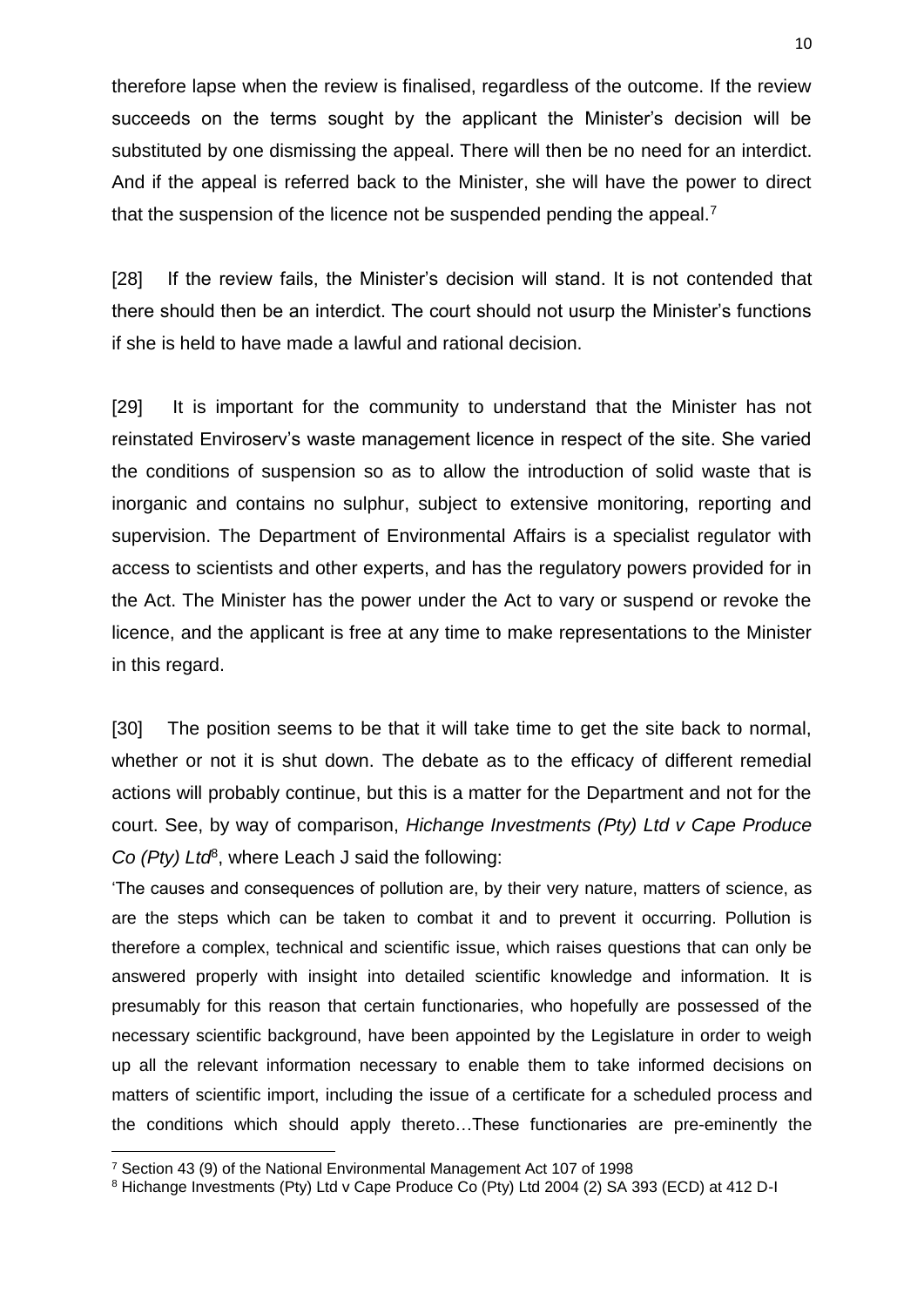persons who should take the decision which the applicant has now called upon this Court to make, viz whether the first respondent should be obliged to stop its operations. Without it being shown that the functionaries concerned have not exercised the discretion vested in them by the Legislature reasonably and properly, this Court would probably not be prepared to interfere by granting an order effectively usurping their powers and functions'.

[31] According to Enviroserv there have been ongoing engagements between it and the Department and it has implemented the following: the capping of the front face of the landfill site in August 2017; the installation of a gas extraction, treatment and flaring system by 15 August 2017; the continued treatment of the waste body to maintain a pH above eight; and permission was obtained to discharge treated contaminated storm water to the municipality's waste water treatment works. It contends that these measures have dramatically reduced the odour levels from the site. It seems plain that these matters played a role in the relaxation of the conditions of suspension.

[32] I do not think there is any basis for the submission that Enviroserv has agreed or accepted that it should not be allowed to receive any waste at the site until the remedial process has been completed. This is an ongoing process and Enviroserv contends that its acting in accordance with the conditions formulated by the Minister is part of that process.

[33] In the final analysis the question remains why there should be an interdict pending the outcome of the review or the action. The Department of Environmental Affairs is dealing with the matter, the waste management licence has been suspended and the activities allowed by the Department are intended to accelerate the remedial process. The assertion by the applicant that those activities are not likely to be effectual is not a basis for interdicting them.

[34] Counsel for the applicant submitted that if Enviroserv is allowed to act in accordance with the conditions formulated by the Minister, the pollution will become worse and the problem will be exacerbated. I do not consider that the evidence establishes this. Dr McStay supports the prohibition on the acceptance of waste containing sulphur but says the Minister should also have prohibited the disposal of potentially reactive heat generating waste. There is no evidence in the papers that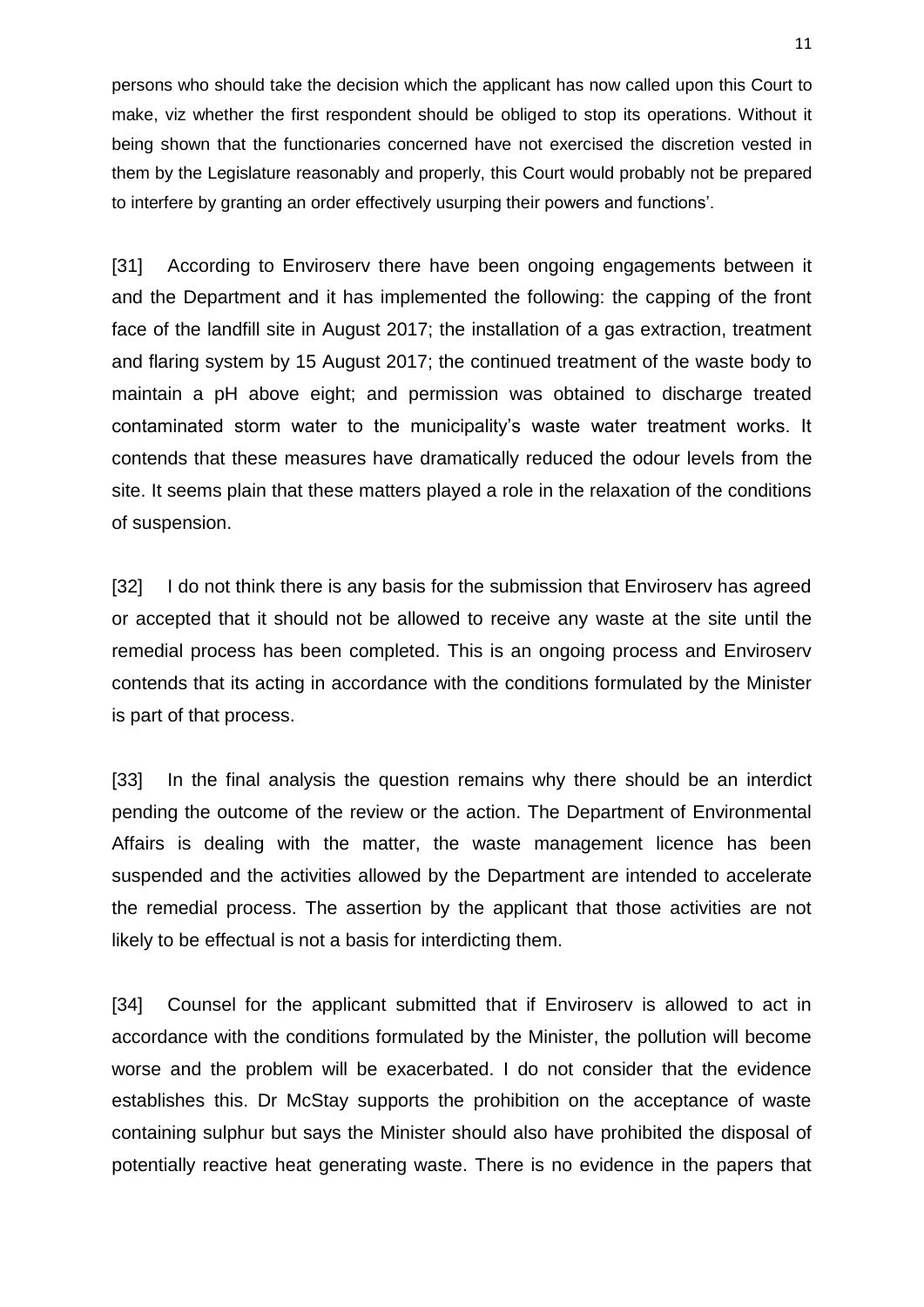such waste is going to be disposed of at the site or, if it happens and it causes a negative reaction, that it won't be stopped. In terms of the conditions formulated by the Minister there will be ongoing monitoring and reporting and the conditions pertaining to the licence or its suspension can be changed as circumstances require. I think the evidence establishes that the Department and Enviroserv are acutely aware of the need to achieve the successful remediation of the site.

[35] I must also consider the interests of Enviroserv and its employees. The site has now been closed for more than a year, several scientists and experts have provided reports and made recommendations with regard to remedial action, and if it is possible for Enviroserv to resume operations within the limitations imposed by the suspension of its licence, without exacerbating the problem, then I think it should be allowed to do so. It will not be left to its own devices and will be subject to continuous scrutiny and supervision by the Department.

[36] The impact which the emission of noxious gases has had on the community was severe and unacceptable. The purpose of the application before me is not to compensate anyone or to sanction Enviroserv for what has happened. I am asked to consider whether, pending the outcome of the review or the action which has been instituted, there should be an interdict in addition to the steps which have been taken by the Department. The court is not the regulatory authority in terms of the Act. It is true, as the applicant contended, that its function is to protect people's constitutional rights and hold the executive accountable where that is appropriate. The review of the Minister's decision, which will be heard in due course, is part of that process, and so is the action.

[37] I think it needs to be emphasised that the granting of an interdict pending the review or the action will not make the problem go away. The site has been closed for more than a year and the offensive odours have not disappeared. An interdict will not make them disappear. Hopefully with the advice and assistance of the experts and the oversight of the Department the remedial process will be concluded sooner rather than later.

[38] The applicant also contended that Enviroserv's activities on the site should be interdicted on the basis that it is not a permissible land use in terms of the town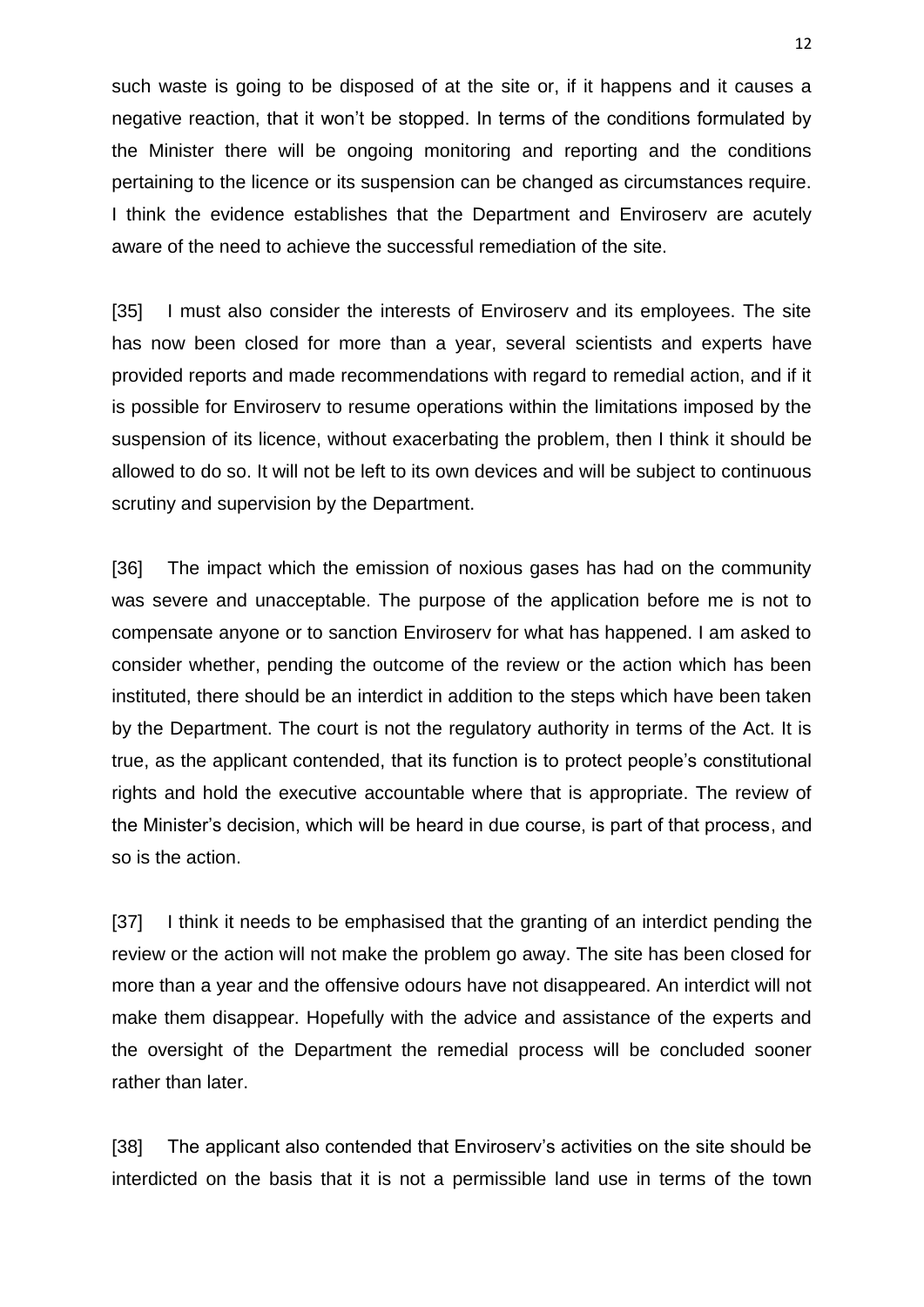planning legislation. This is an issue which will be dealt with together with the review. I do not see the point in granting an interdict *pendente lite* on this basis, in respect of an activity which has been ongoing since 1997 with the full knowledge and permission of the authorities.

[39] I have come to the conclusion that the ongoing management of the Shongweni site should be governed by the Minister and her Department in accordance with their regulatory powers in terms of the Act. The interdict *pendente lite* which the applicant seeks is not designed to preserve anything which will be the subject of the trial or the review, and for the court to effectively close the site will be to usurp the functions of the Minister. I think the balance of convenience is catered for by the oversight of the Department pending the review and the action.

[40] It follows in my view that the applicant has not made out a case for the court to intervene *pendente lite*, in addition to the oversight and directions of the Department of Environmental Affairs. This does not mean that the interim interdict of 26 April 2017 should not have been granted. It was granted pending the finalisation of the application before me, and it has served its purpose. It was necessary because Enviroserv's appeal suspended the suspension of its licence. That appeal has now been finalised and the licence remains suspended, subject to the conditions imposed by the Minister.

[41] With regard to the question of costs, the applicant's attorney has referred me to section 32 (2) of NEMA , which provides that a court may decide not to award costs against a person who, or a group of persons which, fails to secure the relief sought in respect of any breach of any provision of an environmental management Act, if the court is of the opinion that the person or group of persons acted reasonably out of a concern for the public interest or in the interest of protecting the environment, and had made due efforts to use other means reasonably available for obtaining the relief sought. I think it will be appropriate, on this basis, to make no order as to costs.

- [42] The order that I make is as follows:
- (a) The application for a postponement is refused;
- (b) The application for an interdict *pendente lite* is dismissed;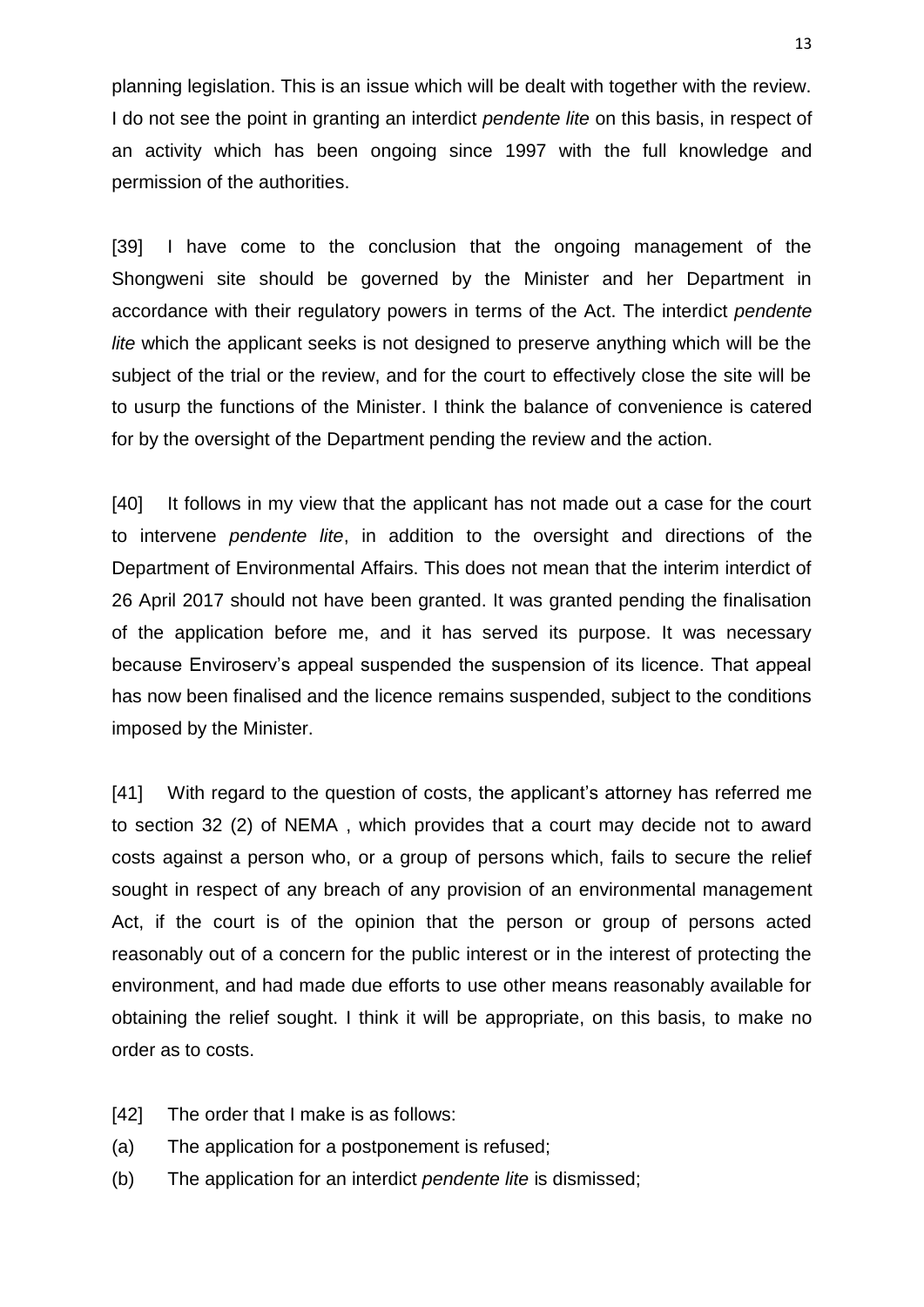(c) There will be no order as to costs.

Ploos van Amstel J

\_\_\_\_\_\_\_\_\_\_\_\_\_\_\_\_\_